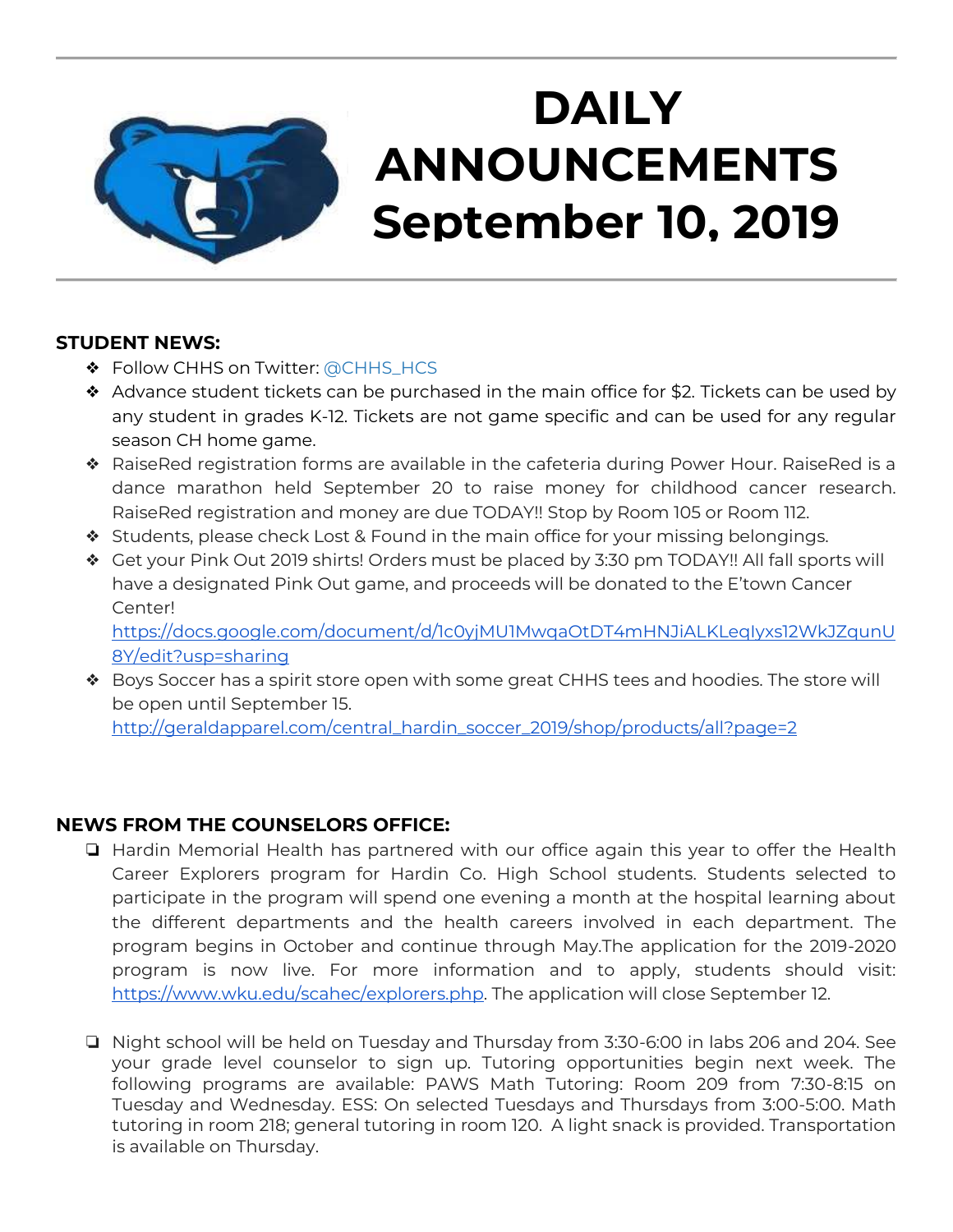

### ❏ Any freshman, sophomore or junior interested in taking the PSAT exam, please bring \$17.00 cash or check to the guidance office to register. Deadline to register is September 13, 2019. Test date is October 16, 2019.

#### **REMIND CODES:**

- ❏ **CLASS OF 2023**: Text the following codes to 810-10: Student Remind Code: @chhs1920 Parent Remind Code: @chhs-9th
- ❏ **CLASS of 2022:** Parents & students--sign up for Sophomore updates using the codes below! Text the following code to 810-10: Sophomores, last names A-C: @10chhsA-C Sophomores, last names D-H: @10chhsD-H Sophomores, last names I-M: @10chhsI-M Sophomores, last names N-R: @10chhsN-R Sophomores, last names S-Z: @10chhsS-Z

❏ **CLASS OF 2021:** Junior Remind Enrollment Information-- Last name A - C - Text the message @atocjunior to the number 81010 Last name D - H - Text the message @dtohjunior to the number 81010 Last Name I - M - Text the message @itomjunior to the number 81010 Last Name N - R - Text the message @ntorjunior to the number 81010 Last Name S - Z - Text the message @stozjunior to the number 81010

❏ **CLASS OF 2020:** Students can only join ONE student account for these. Parents can join only ONE parent account. **Student Accounts:** Senior Class Information--Text @chhssrinfo to 81010; Senior College Information--Text @srcollege to 81010 (includes Senior Class Information); Early College Seniors-- Text @cdk632 to 81010 (Includes Sr Class and Sr College) **Parent Accounts:** Senior Class Parent Information--Text @3g94ke to 81010; Senior Parent College Information--Text @kfgd72 to 81010 (includes Senior Class Information); Early College Seniors--Text @cdk632 to 81010 (Includes Sr Class and Sr College)

## **UPCOMING EVENTS:**

- September 20: RaiseRed Dance Marathon
- September 27: Football Homecoming
- October 3: Underclass picture retakes
- October 7-11: No School/Fall Break